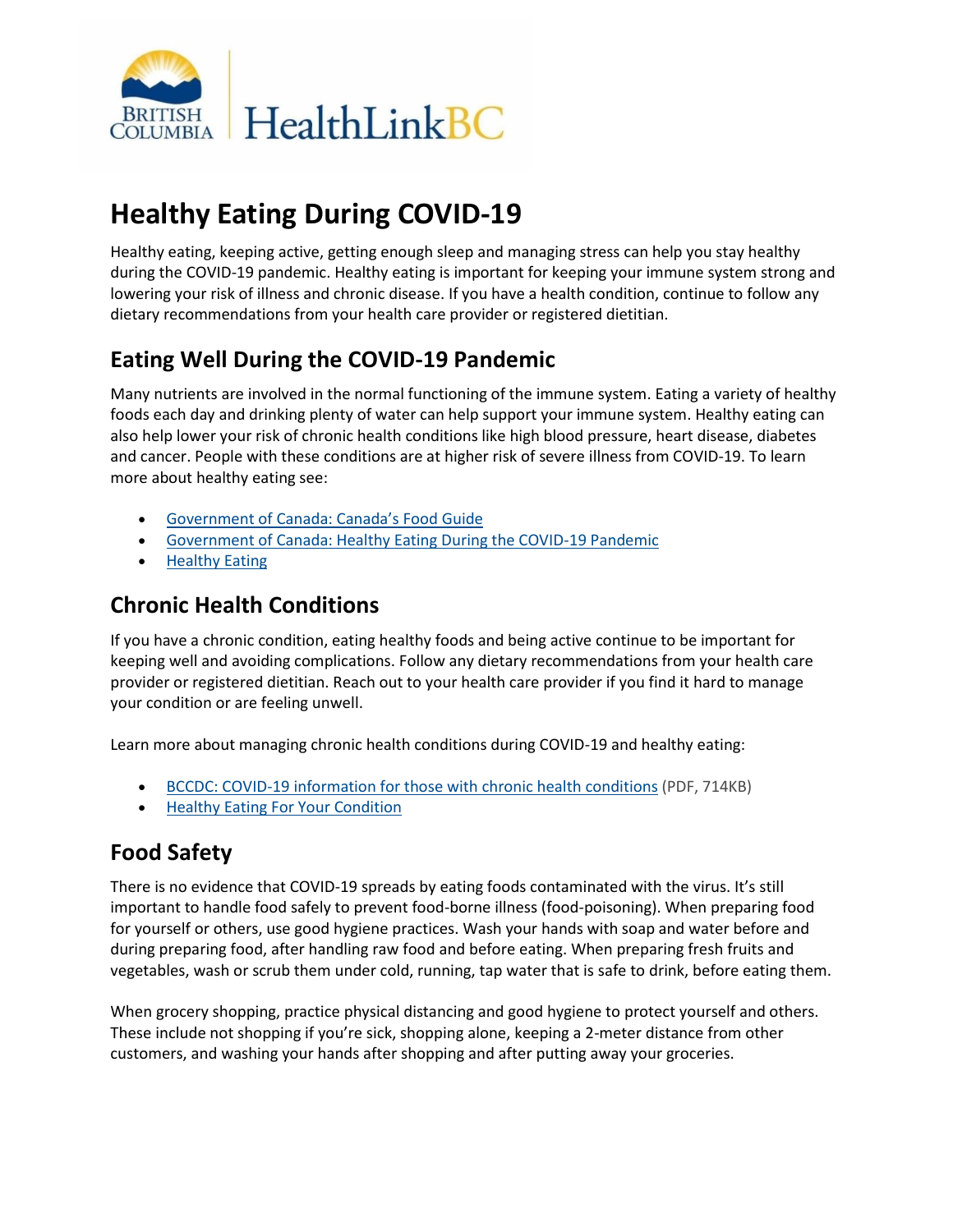For answers to common questions about COVID-19 and food safety, including advice when grocery shopping, see:

- [BCCDC: Cleaning and Disinfecting](http://www.bccdc.ca/health-info/diseases-conditions/covid-19/prevention-risks/cleaning-and-disinfecting)
- [BCCDC: Food Safety](http://www.bccdc.ca/health-info/prevention-public-health/food-safety)

To learn more about general food safety, see:

- [Food Safety](https://www.healthlinkbc.ca/healthy-eating/everyone/food-safety)
- [Government of Canada: Food Safety and You](https://www.canada.ca/en/health-canada/services/general-food-safety-tips/food-safety-you.html)

### **Food Access**

There is currently no shortage of food in British Columbia, but some people may find it harder to buy. Loss of income, changes to services, buying limits and the need to be at home more has made it hard for some people to access the food they need. There are new programs, services and financial benefits to providing support for people during the COVID-19 pandemic. Below is a list of local and government services that may help:

- For non-health related information, including financial, child care and education supports, visit: [British Columbia's Response to COVID-19](https://www2.gov.bc.ca/gov/content/safety/emergency-preparedness-response-recovery/covid-19-provincial-support) . Or call 1-888-COVID19 (1-888-268-4319) between 7:30am and 8pm Pacific time, seven days a week
- Dial 211 or visit [211.ca](http://211.ca/) for information about community services
- Contact your local social service organization or public health unit for information about programs and services in your area. Check if your community has local food security groups if you are looking for food programs (e.g. community gardens, farmers markets, free/low cost meals). These may be part of your health authority, local government, social service organizations or they may be independent
- Use the [Government of Canada Benefits Finder](https://benefitsfinder.services.gc.ca/hm?GoCTemplateCulture=en-CA) to learn more about benefits that you might be eligible for
- Reach out to family, friends, neighbours and local services for help with grocery shopping and food delivery. Delivery is an option at some stores and is useful for people who are not able to leave their homes for reasons such as illness or mobility challenges

## **Meal Planning and Recipes**

For some people, being at home more than usual may mean more time to plan and cook meals. If this is true for you, it may be a great time to learn to cook with different ingredients and to teach kids food skills. Find new recipes and learn about meal planning and cooking with kids in the links below:

#### **Recipes**

- [Canadian Public Health Association: COVID-19 and the Basic Shelf Cookbook](https://www.cpha.ca/covid-19-and-basic-shelf-cookbook)
- [Dietitians of Canada: Cookspiration](http://www.cookspiration.com/category.aspx?d=40&s=3&i=5)
- [Government of Canada: Canada's Food Guide -](https://www.canada.ca/en/health-canada/services/canada-food-guide/tips-healthy-eating/meal-planning-cooking-healthy-choices/recipes.html) Recipes
- [Government of Canada: Canada's Food Guide -](https://food-guide.canada.ca/en/tips-for-healthy-eating/adjusting-recipes/) Recipes to meet your needs

#### **Meal planning**

[Government of Canada: Canada's Food Guide](https://food-guide.canada.ca/en/tips-for-healthy-eating/healthy-eating-on-a-budget/) - Healthy Eating on a Budget